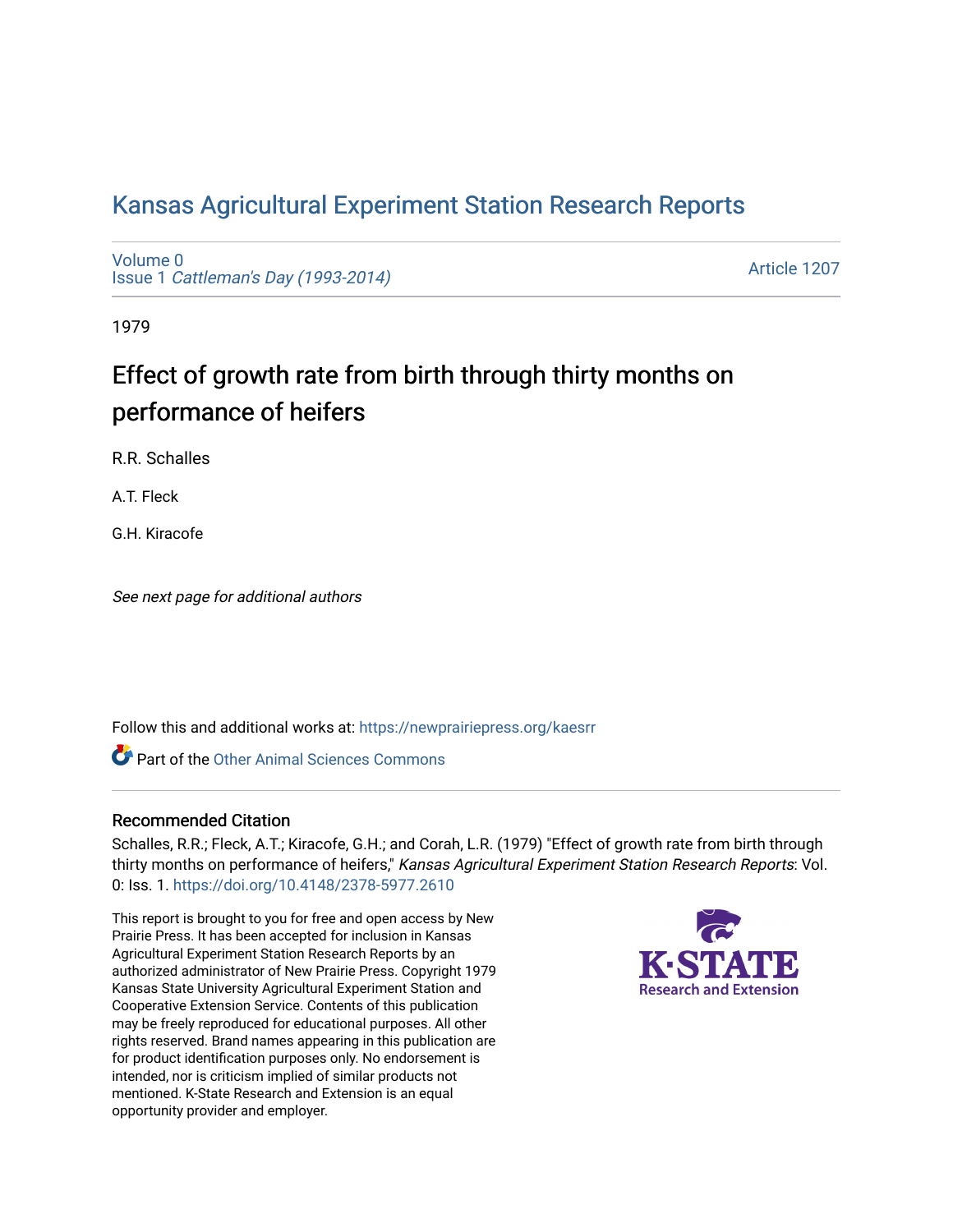## Effect of growth rate from birth through thirty months on performance of heifers

#### Abstract

Heifers with faster gain the first and second winter (weaning to yearling and 18 months to 2 years old) had better production and reproduction than heifers with low or moderate gains. Gains during the first winter (weaning to yearling) had more influence on future performance than gains during the second winter as bred heifers.

#### Keywords

Cattlemen's Day, 1979; Report of progress (Kansas State University. Agricultural Experiment Station); 350; Beef; Growth rate; Performance; Heifers; Gains

#### Creative Commons License



This work is licensed under a [Creative Commons Attribution 4.0 License](https://creativecommons.org/licenses/by/4.0/).

#### Authors

R.R. Schalles, A.T. Fleck, G.H. Kiracofe, and L.R. Corah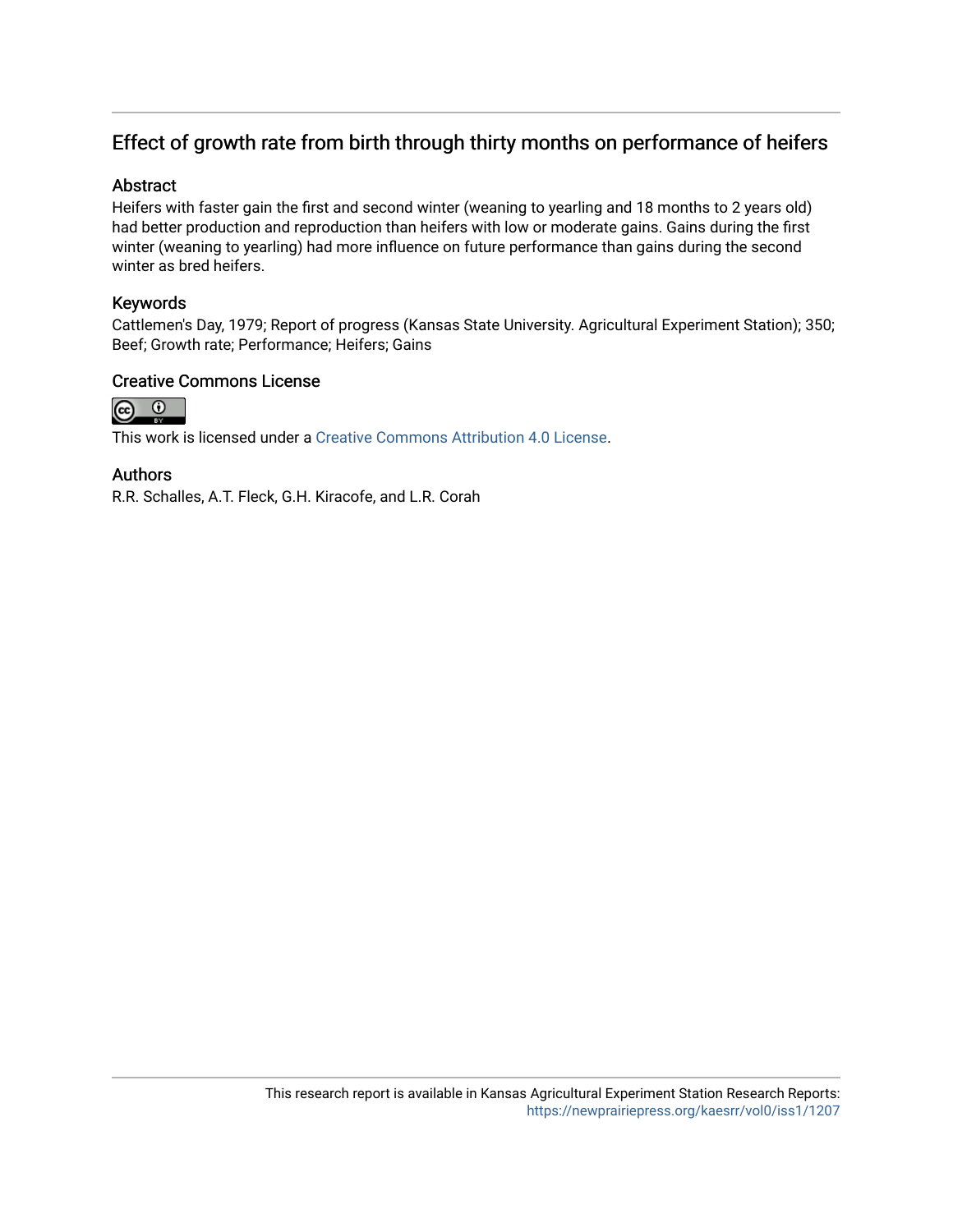Effect of Growth Rate from Birth Through Thirty Months on Performance of Heifers



R. R. Schalles, A. T. Fleck, G. H. Kiracofe, and L. R. Corah

#### Summary

Heifers with faster gain the first and second winter (weaning to yearling and 18 months to 2 years old) had better production and reproduction than heifers with low or moderate gains. Gains during the first winter (weaning to yearling) had more influence on future performance than gains during the second winter as bred heifers.

#### Introduction

Opinions of cattle producers differ on how replacement heifers should be fed for best development. Feeding too well has shortened life span and impaired milking ability, while low feeding has caused poor reproduction, reduced milk production and low weaning weights.

### Experimental Procedure

Data were collected during three years from 156 Polled Hereford heifers born in the spring, within 60-day calving seasons. They ran with their mothers on native Flint Hills range until weaned at 6 to 7 months. The first winter after weaning they were randomly allotted to various high roughage rations and gained from 0.2 to 2.0 1b per day. All sound heifers were bred artifically as yearlings for 45 days followed by 15 days with bulls. Heifers grazed as a group from May 1 to November 1 on native bluestem range. In November, heifers were palpated to confirm conception date, and open heifers were removed from the study. Pregnant heifers were randomly allotted within weight, condition, and expected calving date into winter treatment groups with various energy levels. They remained on the second winter nutrition level until parturition. Then they were put on the same ration balanced to meet NRC requirements for energy, protein, and minerals until May 1. From May 1 to October 1 (weaning) heifers and their calves grazed native bluestem range. Starting May 20, heifers were rebred artifically for 45 days followed by 15 days with bulls. At weaning, heifers were again palpated to confirm conception dates.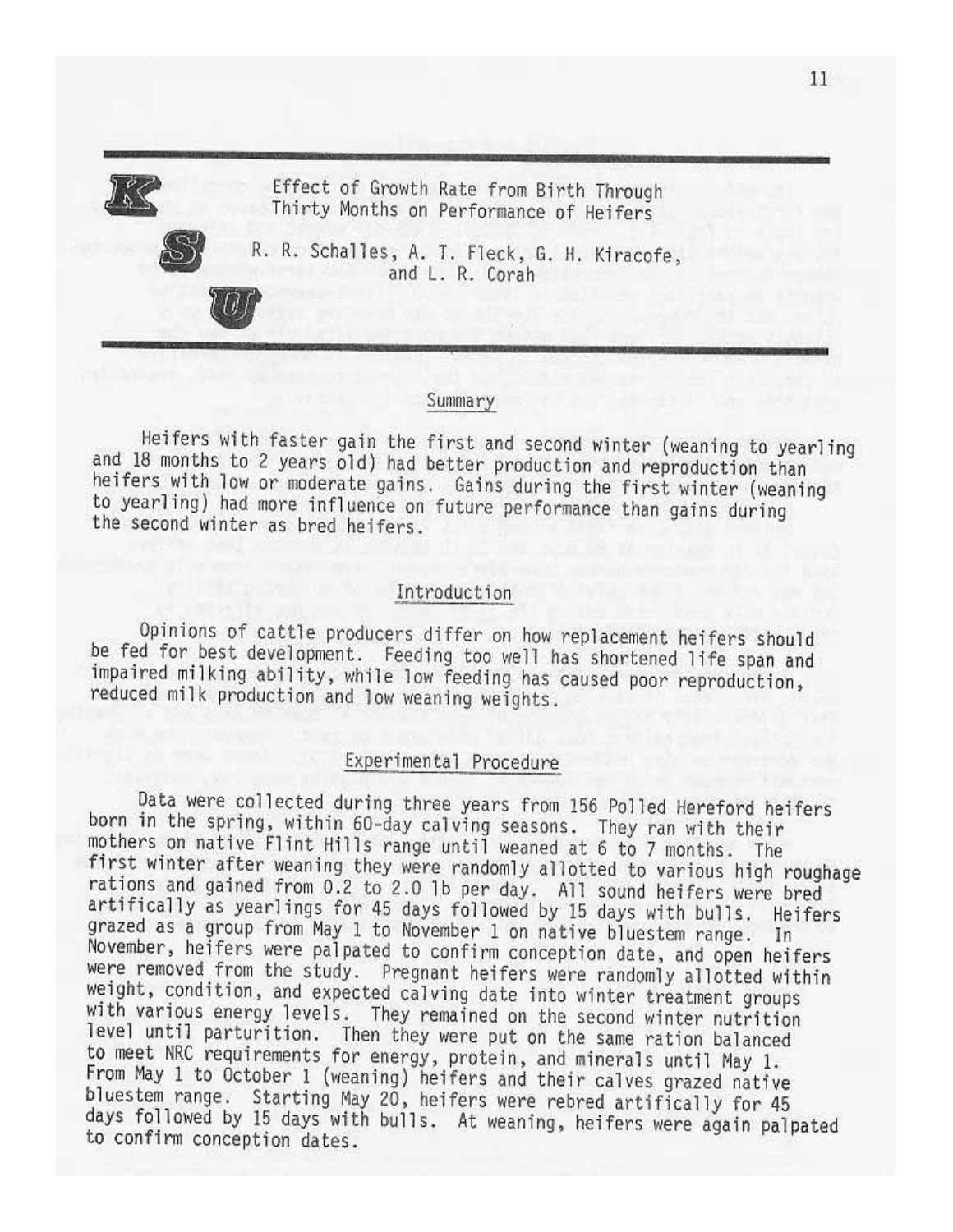## Results and Discussion

The effects of weaning and yearling weight, prebreeding condition, and first winter gains on reproduction the first breeding season as yearlings, are shown in Table 4.1. Heifers' adjusted 205-day weight and adjusted 365-day weight did not significantly affect first-service conception, breedingseason conception, or conception date. Low gains the first winter (from weaning to yearling) resulted in lower (P<.01) first-service conception rates, but the conception rate for the 60-day breeding season was only slightly lower. Heifers that gained the most the first winter had the highest breeding-season conception rates. Heifers in moderate condition as yearlings (weight-height ratio) had the highest conception rate, indicating that thin and fleshy heifers had more difficulty conceiving.

Birth weight of a heifer's first calf was lower (P<.05) if its dam had low first winter gain. However, heifers with high first winter gain had the largest pelvic area and fewest calving problems.

Heifers with high first winter gains (Table 4.2) a year later produced calves 15 lb heavier at 90 days and 35 lb heavier at weaning than heifers with low first winter gains. The difference did not result from milk production, and may reflect fewer calving problems and superior mothering ability. Monthly milk production during the first lactation was not affected by first winter gains (Table 4.3).

Second winter gains (Table 4.2) had no significant effect on the heifers' pelvic area, ease of calving, or calf's birth weight. Calves from heifers that gained slowly the second winter were heavier at both 90 days and at weaning than calves from heifers that gained moderately or fast. However, the high and moderate gaining heifers gave more milk (Table 4.3). There were no significant differences in rebreeding among groups whose gains were low, moderate, or high the second winter.

From our data it appears that the nutrition level the first winter (weaning to yearling) influenced heifer production and reproduction more than nutrition level during the second winter as bred heifers. Considering all factors, fast gain the first winter and moderate to high gain the second winter appear to produce the best performance so long as the heifers do not become too fat.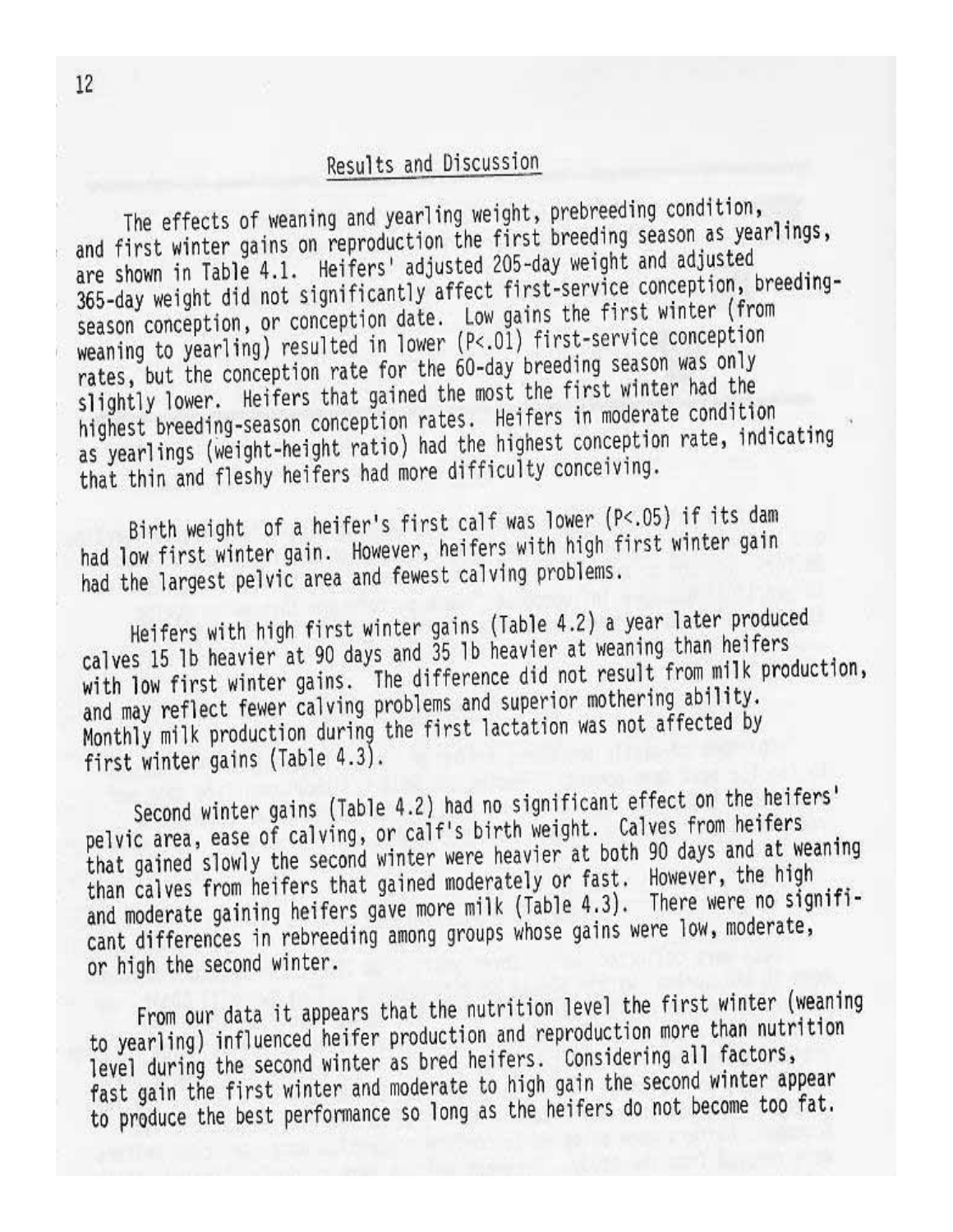|                                                                                                 | No. of<br>heifers | Conceived<br>Ist service.<br>桦 | Conceived<br>final,<br>χD | Conception<br>date             |
|-------------------------------------------------------------------------------------------------|-------------------|--------------------------------|---------------------------|--------------------------------|
| Weaning weights, 1b<br>Low $($ <380) <sup>c</sup><br>High (>380)                                | 88<br>68          | 38<br>41                       | 94<br>91                  | June 12<br>June 10             |
| Yearling weights, 1b<br>$Low$ $(625)$<br>High (>625)                                            | 78<br>78          | 41<br>38                       | 92<br>94                  | June 10<br>June 13             |
| First winter gains, 1b<br>Low $(\le 210)$<br>Mod (210-290)<br>High ( >290)                      | 31<br>92<br>33    | 19<br>49<br>33                 | 90<br>93<br>94            | June 6<br>June 10<br>June 18   |
| Yearling weight/height:<br>Low $($ <12.9 lb/in)<br>Mod (12.9-14.3 lb/in)<br>High ( >14.3 lb/in) | 35<br>79<br>42    | 40<br>38<br>43                 | 88<br>96<br>90            | June 7<br>June 13<br>June $12$ |

Table 4.1. The effects of first-year weight, weight change, and condition<br>on reproductive efficiency at first breeding.<sup>d</sup>

aweaning weight, yearling weight, first winter gain, yearling weight-height ratio, and sire of heifer were included in the model to obtain least squares means.

b<sub>Final</sub> conception for a 60-day breeding season.

 $c_{\le}$  = less than; > = more than.

| Table 4.2. Effects of first and second winter gains of dams on calf birth weight, calving ease, pelvic |  |
|--------------------------------------------------------------------------------------------------------|--|
| area, calf performance, milk production, and rebreeding performance.                                   |  |

|                                      | First winter <sup>a</sup> |                                                          |        | Second winterb |                                                                    |        |
|--------------------------------------|---------------------------|----------------------------------------------------------|--------|----------------|--------------------------------------------------------------------|--------|
| Gains                                | LOW                       | Moderate<br>$({\le}210~1b)^{c}(210~to~290~1b)$ (>290 1b) | High   | Low            | Moderate<br>$(< -20$ lb) <sup>C</sup> $(-20$ to 60 lb) $(> 60$ lb) | High   |
| Calf birth weight, 1b                | 64                        | 68                                                       | 70     | 68             | 66                                                                 | 68     |
| Calving ease score <sup>c</sup>      | 3.08                      | 3.39                                                     | 2.71   | 3.17           | 3.10                                                               | 2.90   |
| Precalving pelvic area, sq cm        | 250                       | 247                                                      | 270    | 263            | 245                                                                | 258    |
| Calf 90-day weight, 1b               | 185                       | 189                                                      | 200    | 205            | 183                                                                | 187    |
| Calf weaning weight, 1b              | 306                       | 330                                                      | 341    | 350            | 319                                                                | 308    |
| Milk production, 1b/24 hr            | 10.5                      | 9.7                                                      | 9.9    | 9.4            | 10.4                                                               | 10.4   |
| Heifers re-exposed                   | 27                        | 84                                                       | 29     | 25             | 88                                                                 | 27     |
| Conceived 1 <sup>st</sup> service, % | 48                        | 33                                                       | 48     | 40             | 44                                                                 | 22     |
| Conceived final <sup>e</sup> , %     | 81                        | 66                                                       | 66     | 80             | 70                                                                 | 56     |
| Conception date                      | June 11                   | June 12                                                  | May 28 | June 11        | June 6                                                             | June 5 |
| Calving to conception, days          | 72                        | 86                                                       | 73     | 81             | 77                                                                 | 73     |

asire of heifer, sire of calf, first winter gain, summer gains, first winter by summer gain interaction, and second winter gain were included in the model to obtain least squares means.

bsire of heifer, sire of calf, first winter gain, summer gains, and second winter gain were included in the model to obtain least squares means.

 $c$  = less than, > = more than.

d<sub>Calving</sub> ease score: 1 = no assistance, 2 = slight assistance, 3 = difficult delivery, 4 = very difficult delivery, 5 = caesarean delivery.

eFinal conception for a 60-day breeding season.